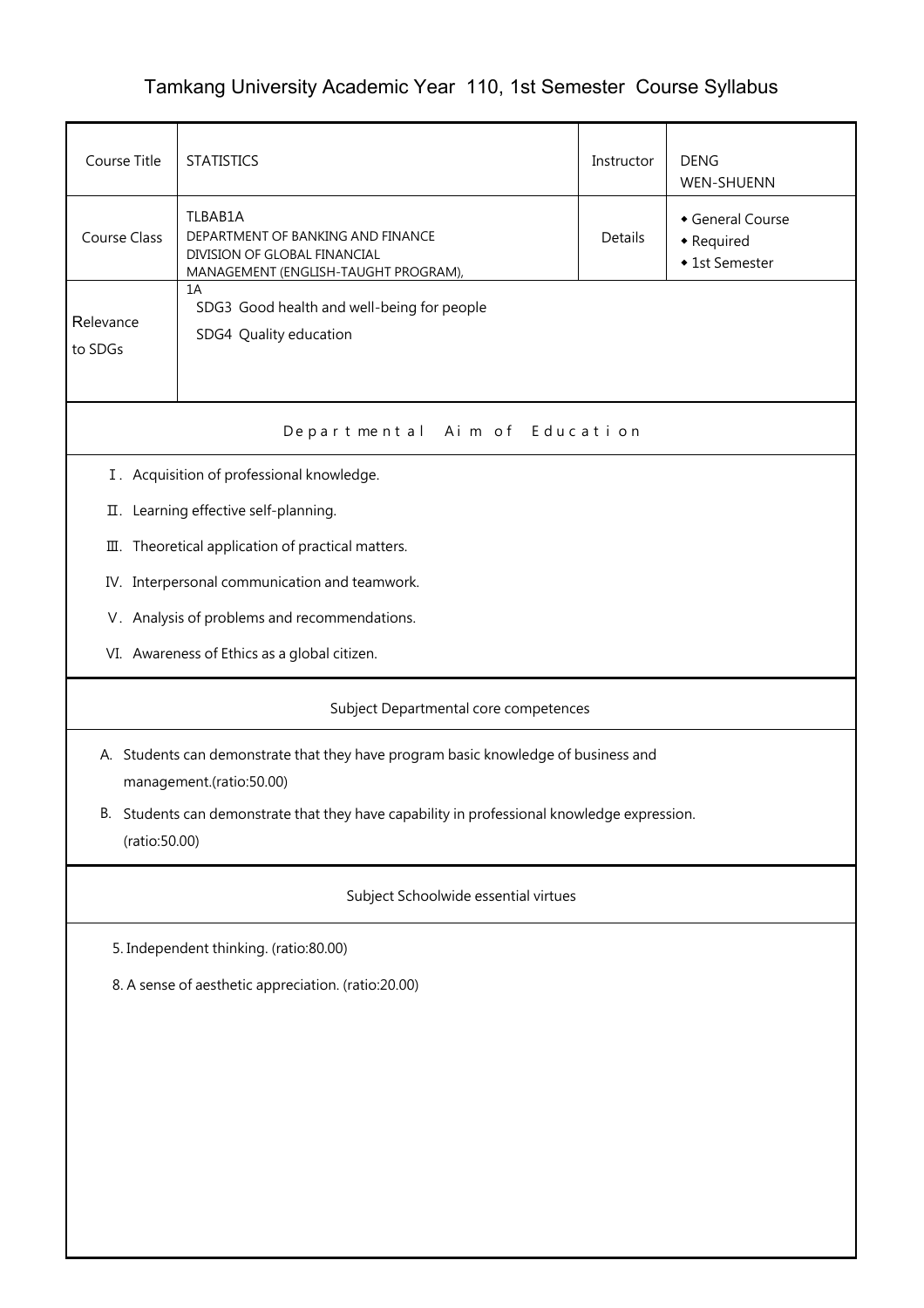|                                                                                                                                                                                                                                                                                                                                                                              | Course<br>Introduction                                                                                             |  |                                                       | The course provides an introduction to statistical concepts and techniques with<br>application in business. Topics include graphical and tabular presentation of data,<br>measure of center tendency and dispersion, introduction to probability, random<br>variables, discrete and continuous distributions and sampling distribution. |                                                          |  |  |
|------------------------------------------------------------------------------------------------------------------------------------------------------------------------------------------------------------------------------------------------------------------------------------------------------------------------------------------------------------------------------|--------------------------------------------------------------------------------------------------------------------|--|-------------------------------------------------------|-----------------------------------------------------------------------------------------------------------------------------------------------------------------------------------------------------------------------------------------------------------------------------------------------------------------------------------------|----------------------------------------------------------|--|--|
| The correspondences between the course's instructional objectives and the cognitive, affective,<br>and psychomotor objectives.<br>Differentiate the various objective methods among the cognitive, affective and psychomotor<br>domains of the course's instructional objectives.<br>I. Cognitive: Emphasis upon the study of various kinds of knowledge in the cognition of |                                                                                                                    |  |                                                       |                                                                                                                                                                                                                                                                                                                                         |                                                          |  |  |
| the course's veracity, conception, procedures, outcomes, etc.<br>II. Affective: Emphasis upon the study of various kinds of knowledge in the course's appeal,<br>morals, attitude, conviction, values, etc.<br>III. Psychomotor: Emphasis upon the study of the course's physical activity and technical<br>manipulation.                                                    |                                                                                                                    |  |                                                       |                                                                                                                                                                                                                                                                                                                                         |                                                          |  |  |
| No.                                                                                                                                                                                                                                                                                                                                                                          |                                                                                                                    |  | objective methods                                     |                                                                                                                                                                                                                                                                                                                                         |                                                          |  |  |
| $\mathbf{1}$                                                                                                                                                                                                                                                                                                                                                                 | To comprehend the methods of descriptive statistics<br>Cognitive                                                   |  |                                                       |                                                                                                                                                                                                                                                                                                                                         |                                                          |  |  |
| 2                                                                                                                                                                                                                                                                                                                                                                            | distribution                                                                                                       |  | To comprehend the concepts and applications of normal |                                                                                                                                                                                                                                                                                                                                         | Cognitive                                                |  |  |
| 3                                                                                                                                                                                                                                                                                                                                                                            | To acquaint the concepts and applications of sampling distribution<br>Cognitive                                    |  |                                                       |                                                                                                                                                                                                                                                                                                                                         |                                                          |  |  |
| 4                                                                                                                                                                                                                                                                                                                                                                            | To familiarize students with the concepts of estimtaion and<br>Cognitive<br>hypothesis testing                     |  |                                                       |                                                                                                                                                                                                                                                                                                                                         |                                                          |  |  |
|                                                                                                                                                                                                                                                                                                                                                                              | The correspondences of teaching objectives : core competences, essential virtues, teaching methods, and assessment |  |                                                       |                                                                                                                                                                                                                                                                                                                                         |                                                          |  |  |
| No.                                                                                                                                                                                                                                                                                                                                                                          | Core Competences                                                                                                   |  | <b>Essential Virtues</b>                              | <b>Teaching Methods</b>                                                                                                                                                                                                                                                                                                                 | Assessment                                               |  |  |
| 1                                                                                                                                                                                                                                                                                                                                                                            | AB                                                                                                                 |  | 58                                                    | Lecture, Practicum, Experience                                                                                                                                                                                                                                                                                                          | Testing, Study<br>Assignments, Activity<br>Participation |  |  |
| 2                                                                                                                                                                                                                                                                                                                                                                            | AB                                                                                                                 |  | 58                                                    | Lecture, Practicum, Experience                                                                                                                                                                                                                                                                                                          | Testing, Study<br>Assignments                            |  |  |
| 3                                                                                                                                                                                                                                                                                                                                                                            | AB                                                                                                                 |  | 58                                                    | Lecture, Experience                                                                                                                                                                                                                                                                                                                     | Testing, Study<br>Assignments                            |  |  |
| 4                                                                                                                                                                                                                                                                                                                                                                            | AB                                                                                                                 |  | 58                                                    | Lecture, Practicum, Experience                                                                                                                                                                                                                                                                                                          | Testing, Study<br>Assignments                            |  |  |
|                                                                                                                                                                                                                                                                                                                                                                              |                                                                                                                    |  |                                                       |                                                                                                                                                                                                                                                                                                                                         |                                                          |  |  |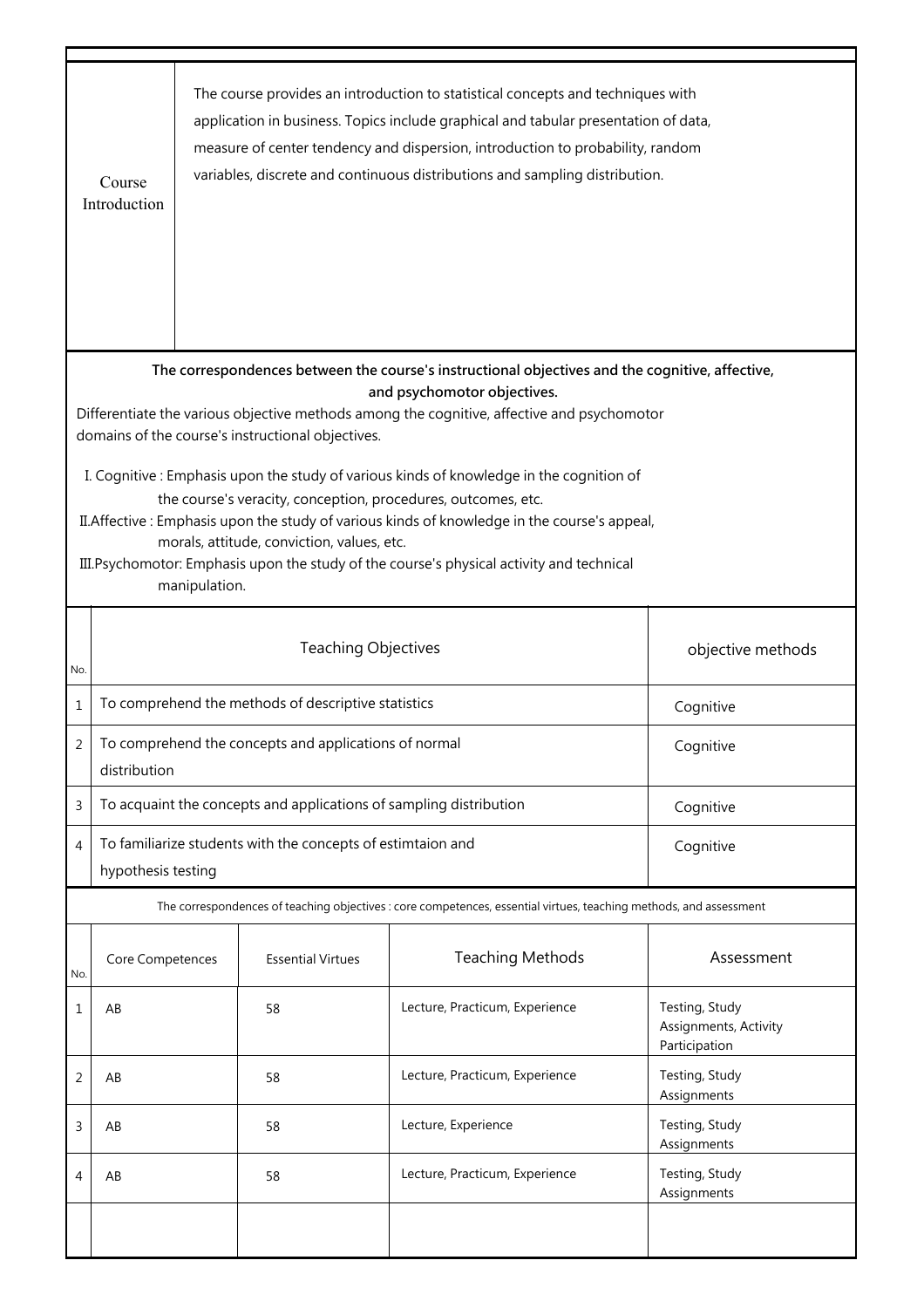|                                            |                                               | Course Schedule                                                                       |  |
|--------------------------------------------|-----------------------------------------------|---------------------------------------------------------------------------------------|--|
| Week                                       | Date                                          | <b>Course Contents</b><br><b>Note</b>                                                 |  |
| 1                                          | $110/09/22 \sim$<br>110/09/28                 | Statistics, Data, and Statistical Thinking                                            |  |
| 2                                          | $110/09/29$ ~<br>110/10/05                    | Graphical Methods for Describing Qualitative Data                                     |  |
| 3                                          | $110/10/06$ ~<br>110/10/12                    | Graphical Methods for Describing Qualitative Data                                     |  |
| 4                                          | $110/10/13$ ~<br>110/10/19                    | Numerical measures of Central Tendency                                                |  |
| 5                                          | $110/10/20$ ~<br>110/10/26                    | Numerical measures of Variability                                                     |  |
| 6                                          | $110/10/27$ ~<br>110/11/02                    | <b>Probability Distribution Concepts</b>                                              |  |
| 7                                          | $110/11/03$ ~<br>110/11/09                    | Random Variables                                                                      |  |
| 8                                          | $110/11/10 \sim$<br>110/11/16                 | Probability Distribution for Discrete Random Variable                                 |  |
| 9                                          | $110/11/17$ ~<br>110/11/23                    | Midterm Exam Week                                                                     |  |
| 10                                         | $110/11/24$ ~<br>110/11/30                    | The Normal distribution                                                               |  |
| 11                                         | $110/12/01$ ~<br>110/12/07                    | The Sampling distribution                                                             |  |
| 12                                         | $110/12/08 \sim$<br>110/12/14                 | The Sampling distribution                                                             |  |
| 13                                         | $110/12/15$ ~<br>110/12/21                    | The Central Limit Theorem                                                             |  |
| 14                                         | $110/12/22$ ~<br>110/12/28                    | Estimation with Confidence Intervals                                                  |  |
| 15                                         | $110/12/29$ ~<br>111/01/04                    | Large Sample Confidence Interval for a Population<br>Mean                             |  |
| 16                                         | $111/01/05$ ~<br>111/01/11                    | Small Sample Confidence Interval for a Population<br>Mean                             |  |
| 17                                         | $111/01/12 \sim$<br>111/01/18                 | Large Sample Confidence Interval for a Population<br>Proportion                       |  |
| 18                                         | $111/01/19$ ~<br>Final Exam Week<br>111/01/25 |                                                                                       |  |
| Requirement                                |                                               |                                                                                       |  |
|                                            | <b>Teaching Facility</b>                      | Computer, Projector                                                                   |  |
| Textbooks and<br><b>Teaching Materials</b> |                                               | Elementary Statistics: Picturing the World, 7th ed. 2019, by Ron Larson /Betsy Farber |  |